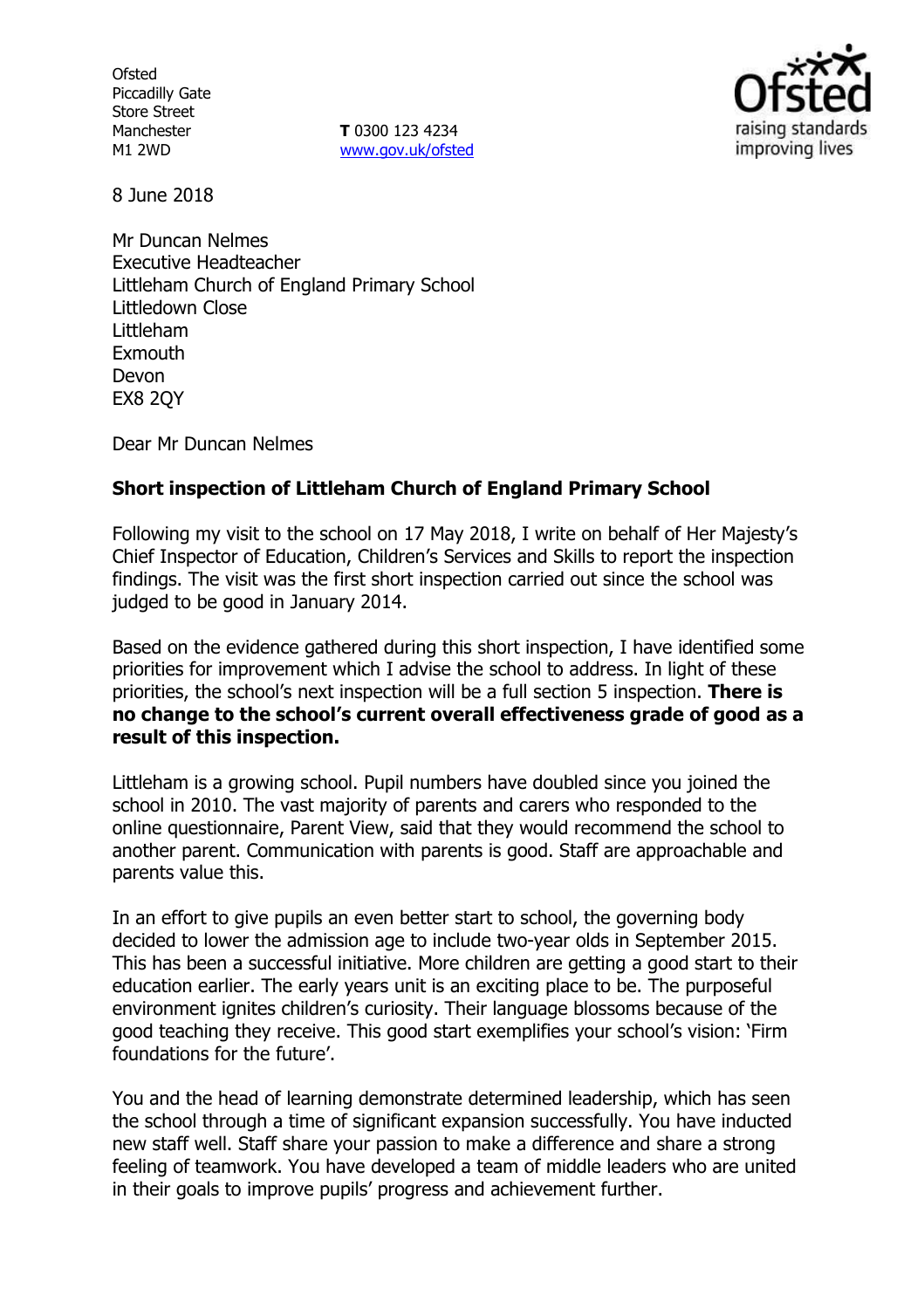

You have an accurate view of your school. You have detailed development plans, which focus on the most necessary aspects for improvement. You are implementing these plans with determination. However, in some cases, it is too early to see the impact of changes you are making on pupils' attainment.

At the time of the previous inspection, you were asked to improve the quality of teaching in mathematics to raise pupils' attainment. Pupils are now more involved in the subject, and teachers make them justify their thinking and reasoning. As a result, pupils are deepening their understanding of mathematics. However, although improving, pupils' attainment in key stage 1 has remained in the bottom 20% of schools nationally for the last two. On occasions, teaching does not meet pupils' needs precisely enough. Therefore, this continues to be an area for development.

You provide governors with a detailed and accurate view of the school's work. Governors are conscientious and make frequent checks to ensure that your team is on track to carry out the actions for improvement you have identified. However, leaders' actions are not closely enough linked to improving pupils' progress and achievement. As a result, governors are not able to assure themselves that school improvement priorities are making the necessary difference swiftly enough.

# **Safeguarding is effective.**

You and your team have created a strong culture of safeguarding in the school. Pupils' well-being is a priority. Staff understand and follow the school's procedures to keep pupils safe. They are vigilant in reporting any concerns. You keep meticulous records, work closely with external agencies and are quick to challenge agencies where necessary. Your uncompromising drive ensures that pupils and their families receive the support they need. Although compliant with government guidelines, some recording of staff vetting and recruitment is not well organised, despite checking by governors and others.

Staff know pupils well and are quick to help them overcome personal difficulties. Pupils are well supported because the school provides high-quality pastoral care. Pupils said that they feel safe and they know how to keep themselves safe. A small number of parents who responded to Parent View expressed concerns that the school does not always deal with bullying effectively. However, pupils told the inspector that bullying rarely happens and that, when it does, teachers deal with incidents well. Pupils said that Littleham is a 'telling school'. As such, they express confidence in all staff to deal with any worries. In addition, the school's curriculum helps pupils develop a good understanding of being safe and keeping a healthy body and mind.

## **Inspection findings**

- My first line of enguiry explored the effectiveness of the teaching of reading and phonics. This is because pupils' attainment in reading remains below average, despite often higher proportions of pupils meeting the standard expected of them in the Year 1 phonics check.
- Children in the early years get off to a good start. Effective teaching develops a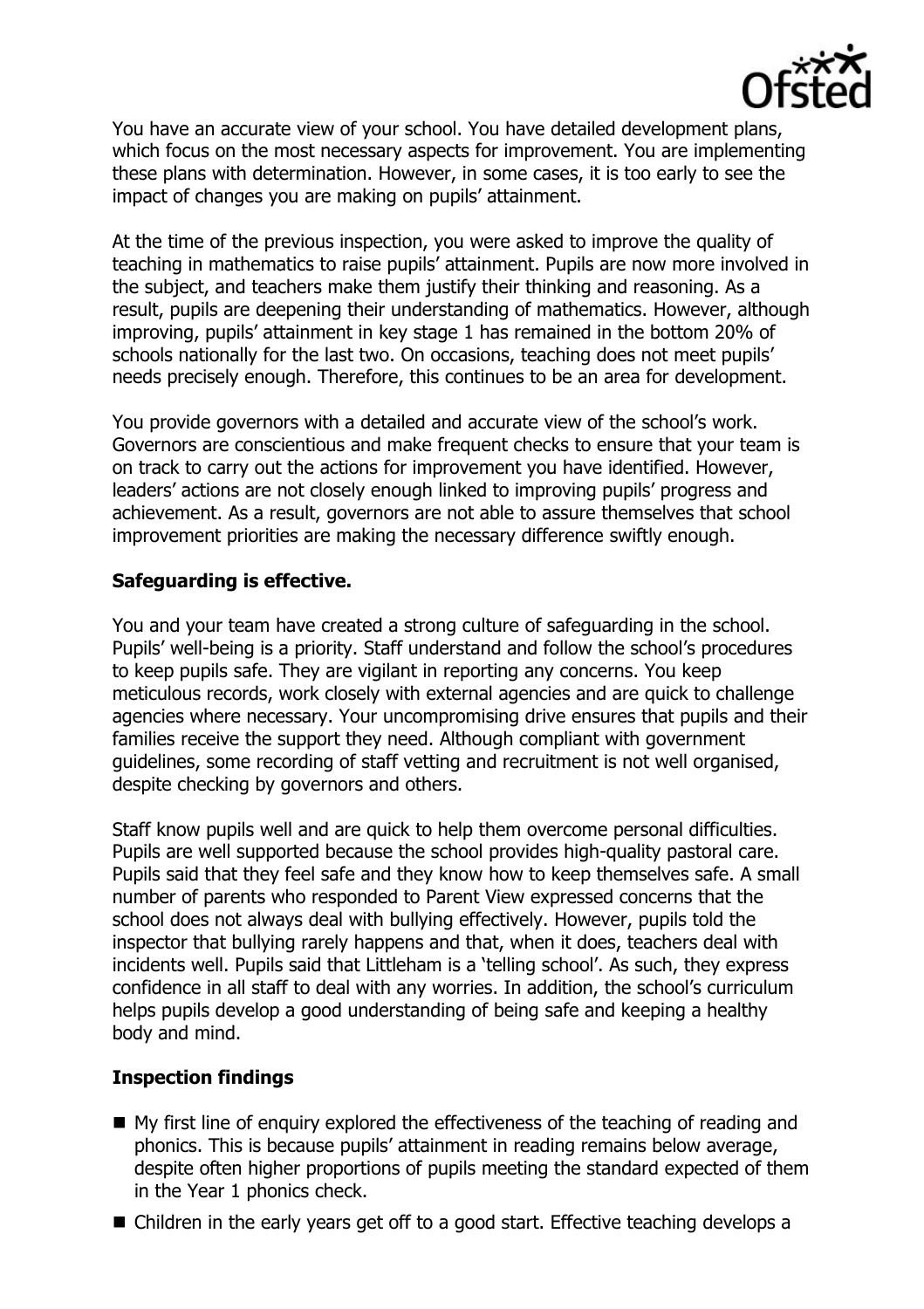

love of reading, and children's strong phonic knowledge helps them to read and spell with accuracy appropriate to their age.

- You recognise that elsewhere in the school pupils' progress and achievement in reading have not been good enough. You have made this academic year the 'year of reading'. Pupils in key stage 2 enthuse about the new reading system you have implemented. Their interest in books and their stamina for reading have increased. Your assessments are accurate and show that pupils' comprehension skills are improving. In Year 6, the progress and achievement of current pupils are much more positive than in previous years. Over a third of pupils are making rapid progress. However, such progress is not replicated in other year groups. Although progress is improving, too few pupils are reaching the standards expected for their age in reading.
- In particular, the progress of pupils across key stage 1 is often slow. Those who leave the early years with skills below those expected for their age do not catch up. Other children who leave early years having acquired the skills needed for their age do not sustain good progress. On occasions, teachers do not match books sufficiently to pupils' reading ability. You have purchased additional resources and implemented staff training to remedy this. Current Year 2 pupils are catching up. However, your actions have yet to make a big enough difference to pupils' reading attainment and progress across key stage 1.
- We also explored why it is that pupils' achievement in writing is stronger than in reading. Pupils' writing books show that they apply their phonics well to spell accurately. Teachers match work well to pupils' needs in writing. The investment leaders have made in developing staff's subject knowledge in writing has paid off. Pupils enjoy writing and write often. Pupils, in Years 5 and 6 in particular, often make rapid progress. In 2017, pupils' progress in writing put the school in the top 20% of schools in the country. However, you recognise that not enough pupils leave key stage 1 writing with the skills and knowledge expected for their age.
- Another focus related to the progress of disadvantaged pupils. You monitor the impact of additional funding for disadvantaged pupils carefully. You make sure that these pupils have equal access to clubs and activities and you are unwavering in your ambition to support pupils' social and emotional development. You do this well. More of these pupils are emotionally settled and are ready to learn because of the additional support in place for them.
- Too few disadvantaged pupils reach the standards expected for their age. As a result, they are not prepared well enough for the next stage of their education. In response, you are currently revisiting the plans for those disadvantaged pupils who also have special educational needs (SEN) and/or disabilities. Plans match pupils' needs but, on occasion, pupils' targets are too vague. When this is the case, pupils' progress slows.
- Finally, we focused on pupils' attendance and the school's exclusion information. You have been effective in reducing the amount of overall absence in the school. However, too many pupils are still persistently absent. There are promising signs of improvement more recently as a result of your work with other agencies.
- $\blacksquare$  The behaviour of the majority of pupils in the school is good. However, in the past, the school's exclusion rates have been high. You have a great deal of